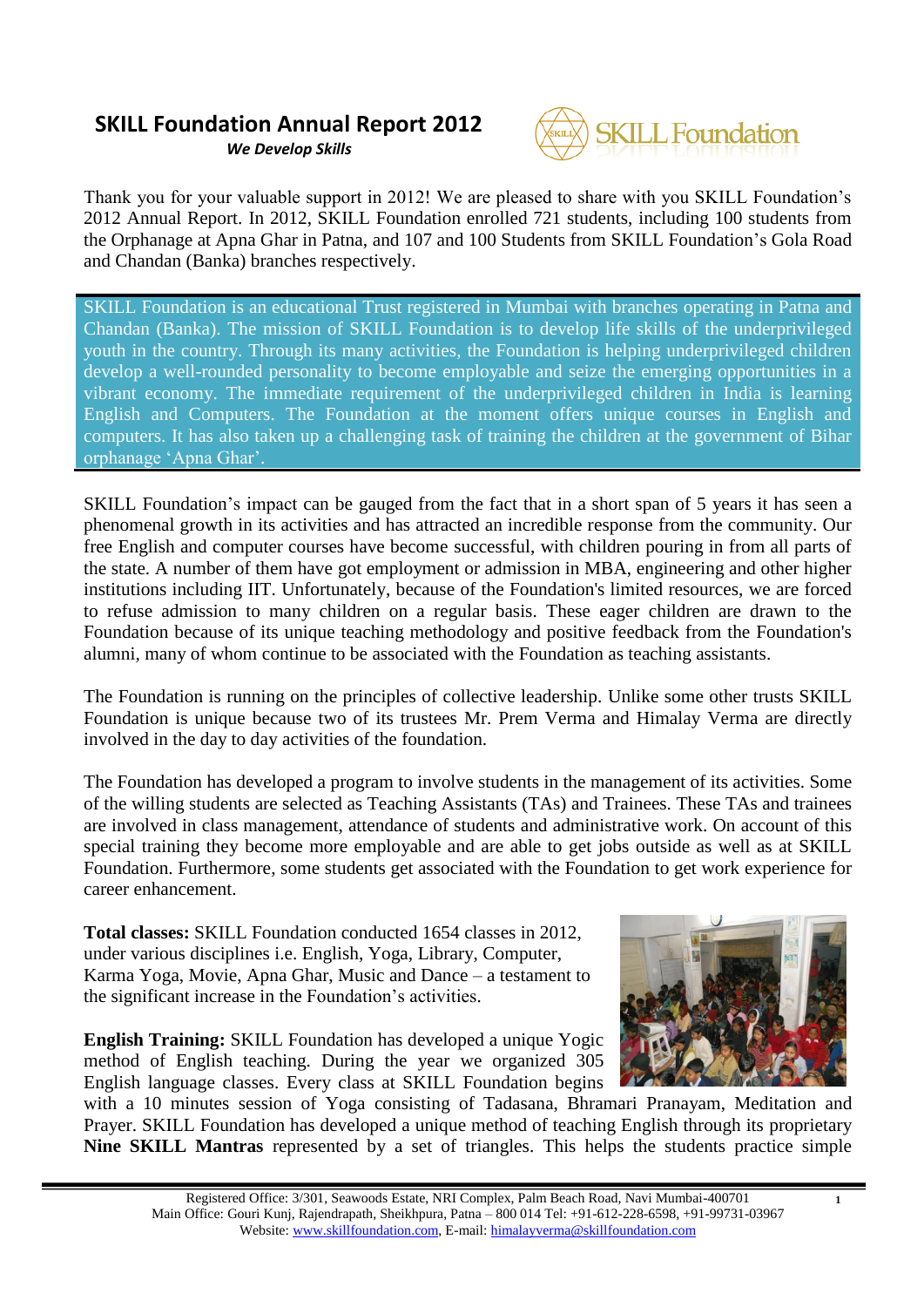*We Develop Skills*



sentences. At the end of the class, the students have a Fun and Games session to encourage them to speak in English. In the 2012 academic session, we put special emphasis on pronunciation, which resulted in significant improvement in students' speaking skills. At the Foundation's Annual Function, the guests greatly appreciated the students" English speaking skills.

**Four-months compressed paid English Course (for college students and other adults)** has picked up well. We held 205 classes in 2012, representing an attendance of 1687. As an incentive the Trainees and Teaching Assistants are allowed to attend the Paid course for advanced training.

**Mantra Chanting Classes:** SKILL Foundation uses Mantra Chanting classes consisting of Kirtans,

Mahamritunjaya Jap, Hanuman Chalisa, and other mantras every Saturday evening. Mantra Chanting has a special place in our curriculum, as it helps to hone the students" diction and voice modulation for public speaking. Kirtan uses sound for focusing the mind and developing aural perceptions, emotional expression, self-confidence, and creativity, and is therefore an effective tool for teaching a foreign language. Kirtans are so simple that even the youngest child can sing them. All the children in the class spontaneously join the singing and dancing.

**Bhagwat Geeta Classes:** The more than 5000 years old book Bhagwat Geeta has mantras that are powerful and especially useful for students. The students of SKILL Foundation started chanting of Chapter 12 with great enthusiasm, and a large number of them can now chant it with correct pronunciation. The chanting of Bhagwat Geeta by a dozen students was one of the highlights of the Annual function this year and was appreciated by everyone.

Library: The library of SKILL Foundation was further enriched this year by the addition of more

books. The Library is open to the students on every Sunday  $12 - 2$  PM for reading. The students manage the library, and this year the library records have been fully computerized. The SKILL Foundation faculty guide students on the selection of books. The students have access to dictionaries to help them improve their vocabulary. We welcome contributions in terms of books for the library. The library now has 1181 books under the following categories:

- English Fiction-187
- Non-fiction English, Fiction and Non-fiction Hindi -306
- Children Books-248
- Management-58
- Yoga-215
- National Geography Magazine -73
- Encyclopædia Britannica Series: Macropædia ready reference -34 volumes
- Encyclopædia Gardening-3 volumes
- Dictonary-20







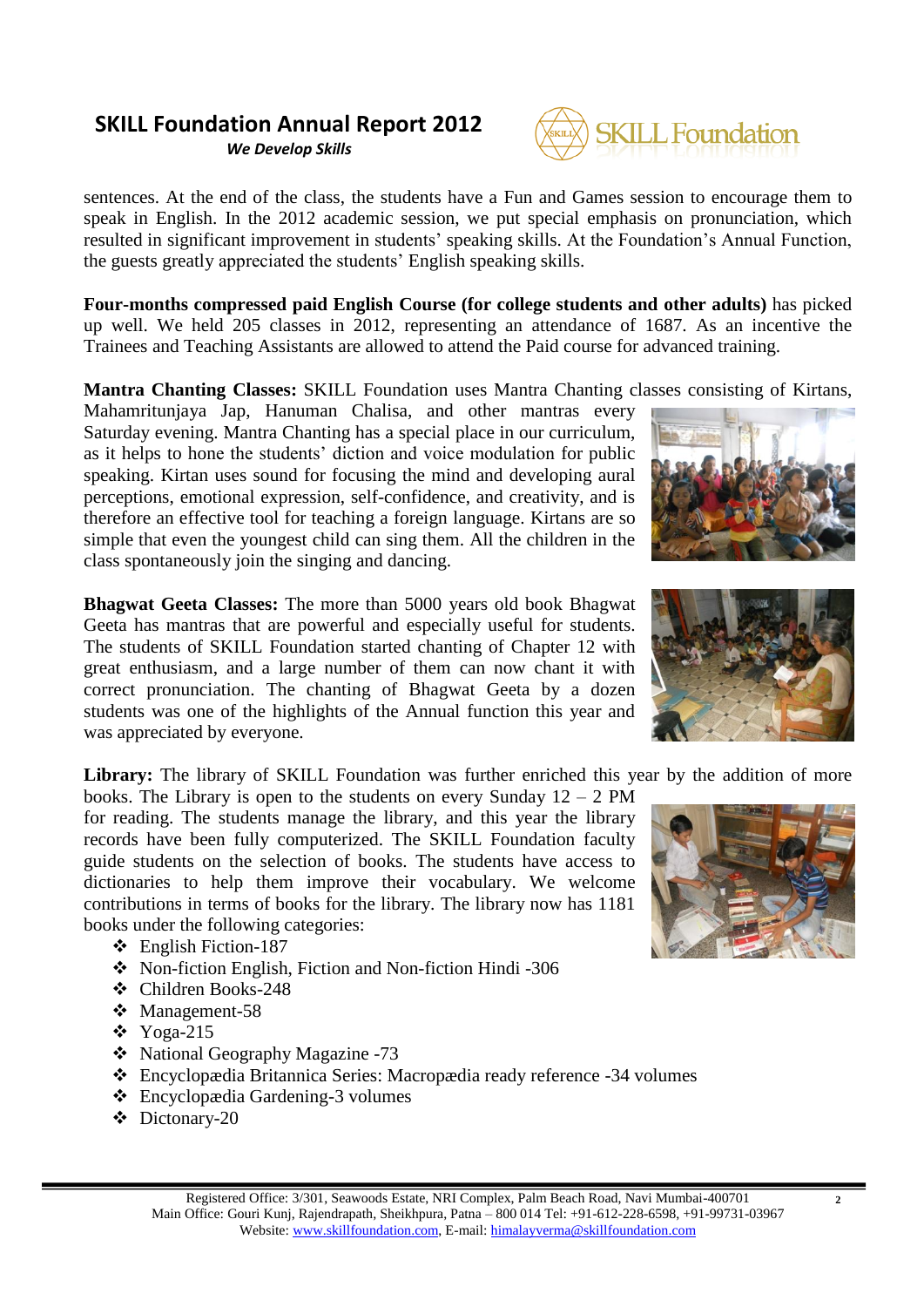*We Develop Skills*



**Sunday Movie:** English movies were screened for the students on Sunday afternoons. The movies were carefully selected by the faculty to help them learn English pronunciation as well as important life skills. SKILL Foundation has a collection of very good English films, which help improve the students" pronunciation. We added several new movies to the movie library in 2012. The Foundation screened 36 movies this year, which the students enjoyed immensely.



**Seva and Karma Yoga:** The SKILL Foundation Environment Council helps students learn the value of Karma Yoga, Seva (service), health and hygiene. The Foundation has adopted 10 streets in the locality, which the students keep neat and tidy. Every Sunday the students clean up these streets, and help the community to maintain a clean environment. We organized a special mega karma yoga event during the Chath Puja when the students cleaned the entire locality, a gesture that was greatly



appreciated by the community.

**Quiz Competition** is an important part of the curriculum of SKILL Foundation, to help students build confidence in English speaking. It was organized every Friday, in which the students" English speaking skills were tested. This has become a runaway success with the students because of the students' enthusiasm. They are divided into four groups - SKILL Panthers, SKILL Leopards, SKILL Lions, SKILL Tigers. The teams get scores to compete for the running trophy each year. A key rule of this competition is that if any student speaks a language other than English, his or her team loses points. Quizzing has proved to be a very good tool for removing the students" inhibition in speaking English freely. Apart from the fact that regular English training is given with laptop & LCD Projector, SKILL Foundation has started using power point presentation for Quizzing. This year the winner of the quiz competition was SKILL Leopards.

**Guest Lecture:** The Guest lecture program is a special tool employed by SKILL Foundation for development of the under-privileged children. The students get to meet people who have been successful in life and thereby learn various soft skills of life. The guests this year were:

- 1. Mr. S.K Gajadhar (Communications and English Faculty, Frank Finn Air Hostess Training Institute, Ranchi ) – May 2012
- 2. Mr. Nilesh Kumar (Western Union) June 2012.
- 3. Vinishree Verma (Architect) and Kavan Solanki, (Ahmedabad) August 2012
- 4. Mr S K Sahay IRS (Chief Commissioner of Income Tax, Patna) November 2012



**3**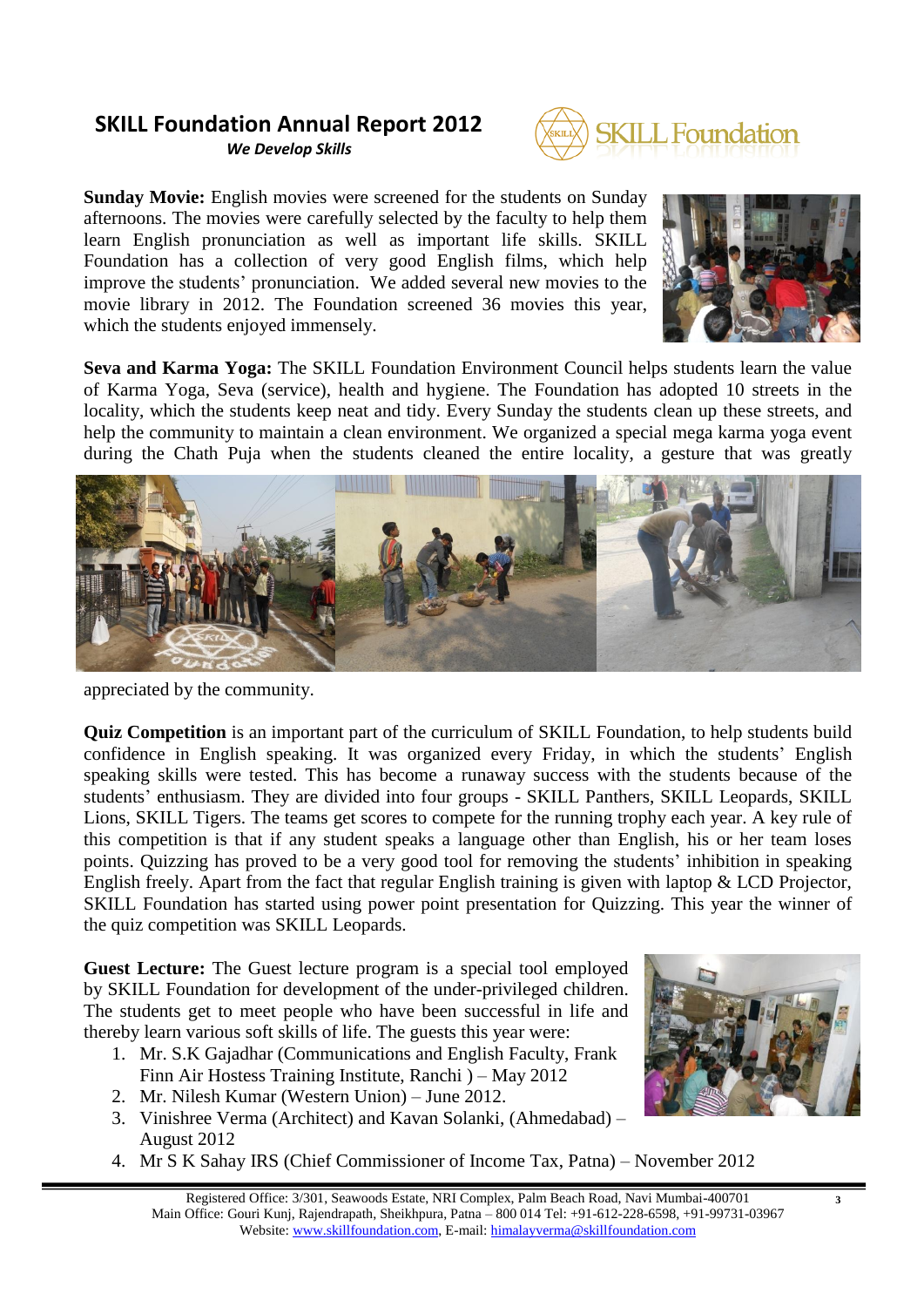*We Develop Skills*



- 5. International Guests from Holland, Thailand and Singapore-November 2012. This group was on a tour of Bihar and spent two days with the students of SKILL Foundation. The guests also saw the students' preparations for the  $6<sup>th</sup>$  Annual Function. In their feedback they said that they were very impressed with the working of the Foundation and how responsive the kids are.
- 6. Mr. Rahul Kumar (Final Year student of IIT Patna). He

belongs to the first batch of SKILL Foundation and he told the students about how he benefited from the English speaking classes and yoga lessons. He said that SKILL Foundation helped him to achieve his dream and became confident. He promised to attend the SKILL Foundation Annual Function every year. He has also agreed to make an annual donation of Rs 10,000 to the Foundation under the SACP program, as mark of his appreciation.



7. Anand Sinha – Malinda and Bill Gates Foundation, India

**New trustee inducted into the trust:** Ashok Verma, Geologist, New Delhi.

**Morning Sadhana and Yoga Classes:** Every morning SKILL Foundation



students do Morning Sadhana, which consists of chanting of mantras. The students also practice yoga asanas suitable for children under expert guidance. SKILL Foundation has seen a marked improvement in the pronunciation of English words and the confidence level of the students.



**Sponsor a Child Program:** This year 101 students were provided free English and computer training at SKILL Foundation. They have been trained under "Sponsor a Child Program". Under the SACP, well wishers of SKILL Foundation donate Rs 10,000 for English and computer training of four needy children during the year. All donations to the SKILL Foundation are exempt under section 80 G of the Income Tax Act. The names of the donors and the students sponsored by them are published on the Facebook page of SKILL Foundation and the website [www.skillfoundation.com](http://www.skillfoundation.com/). SKILL Foundation would like to deeply thank its donors for their liberal contribution to this mission of development of the underprivileged.

### **2012 Contributors of Sponsor a Child Program**:

| Aatmesh Shrivastava | Melisa Melina            | Sonya Chee     | T. S. Krishna Murthy    |  |
|---------------------|--------------------------|----------------|-------------------------|--|
| Amitanshu Choudhary | Meera Siva Soathy        | Juliet Jacobs  | Nilkanth Sakharam Bhide |  |
| Ramlal Arora        | Ezra Zaid                | Adeline Choong | Dr. Ranjan Akhoury      |  |
| Amritesh Arun       | Umapagan<br>Ampikaipakan | Natalie Sia    | Arunima Patel           |  |

**4**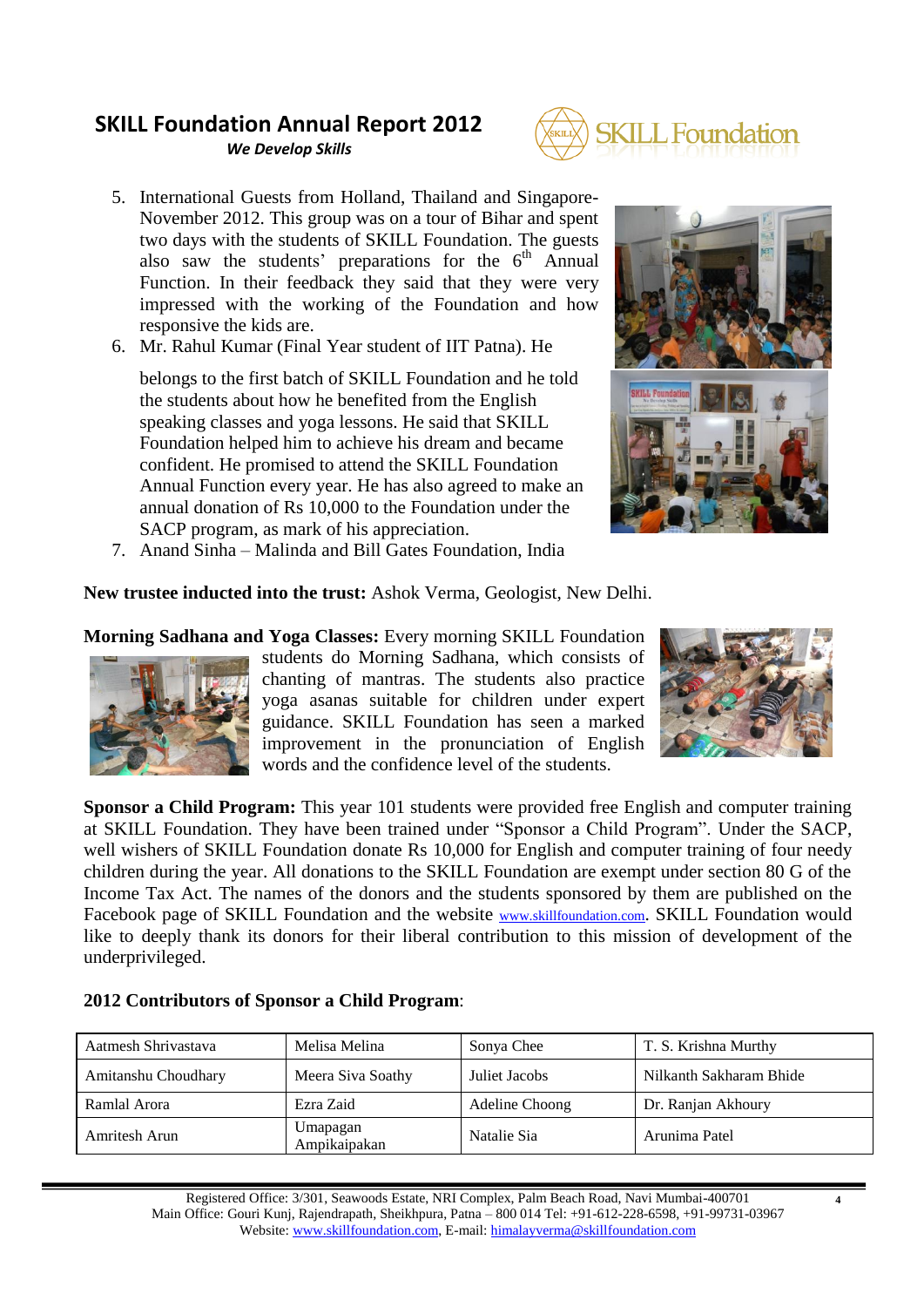#### **SKILL Foundation Annual Report 2012** *We Develop Skills*

**J. Foundation** 

| Lizzie Shunmugam         | <b>Charles Peters</b> | Sharaad Kuttan  | Ananda Bose                 |  |
|--------------------------|-----------------------|-----------------|-----------------------------|--|
| Satsuki Koju             | Venus Ho              | Carla Sapsford  | Manas Jena                  |  |
| Dinesh Shetty            | Malek Ali             | Caroline Oh     | Shiwa Agrawal               |  |
| Harish Thungani Durgaiah | Chwi Lynn Lee         | Melani Delilkan | Rachana Chowdhary           |  |
| Yen Hui Tan              | Azura Rahman          | Jayakumarindran | C.K Lijesh                  |  |
| Annie Wong               | Lim Soon Heng         | Ben Y K Ng      | Anubha Verma                |  |
| Lani Low                 | Ken Lim               | Reena K Abraham | Sunil Chadda                |  |
| Crystal Ch'ng            | Ali Johan             | Abhishek Arun   | Dr. Madhurendra Kumar Sinha |  |

**Apna Ghar:** We have been very fortunate to be able to teach the students of Apna Ghar, a Government of Bihar orphanage. We teach English to about 100 students at Apna Ghar. Admittedly, this has been a life changing experience for us and the SKILL Foundation students who volunteer. We use yogic methods of Mantra chanting, Kirtan and dance, simple yogasanas and selected movies. The result has been phenomenal. The children have started to follow simple instructions and behave in a disciplined manner. Very few children have ever been to school. The students who found it difficult to even sit for the full duration of the



class have now begun to enter and leave the class and sit in an orderly manner. They have slowly started to engage with the trainers.

**Computer Class:** Computer classes are held from Monday to Saturday. We teach basic & advance computer, Tally, AutoCAD, photoshop and so forth. In 2012, we held 330 computer classes representing an attendance of 2,808. We are unable to increase the average number of students per class because of lack of PCs. We look to your support for increasing the number of PCs.

#### **Gola Road Branch of SKILL Foundation:** In the branch at Gola Road

we had 85 English classes and the attendance was 565. We are unable to grow this class for lack of a proper building and other infrastructure facilities.

**Chandan Branch of SKILL Foundation:** This is branch is located in



Siljori village in the Banka District. In 2012, we held 48 English classes in this branch, representing a total attendance of 2,980. Given its rural location, we face challenges in smoothly running these classes. The classes have to be adjusted and at times discontinued to



accommodate students who help their family in farming activities in certain months. We are seeing a very strong demand for our English courses among rural children in Chandan.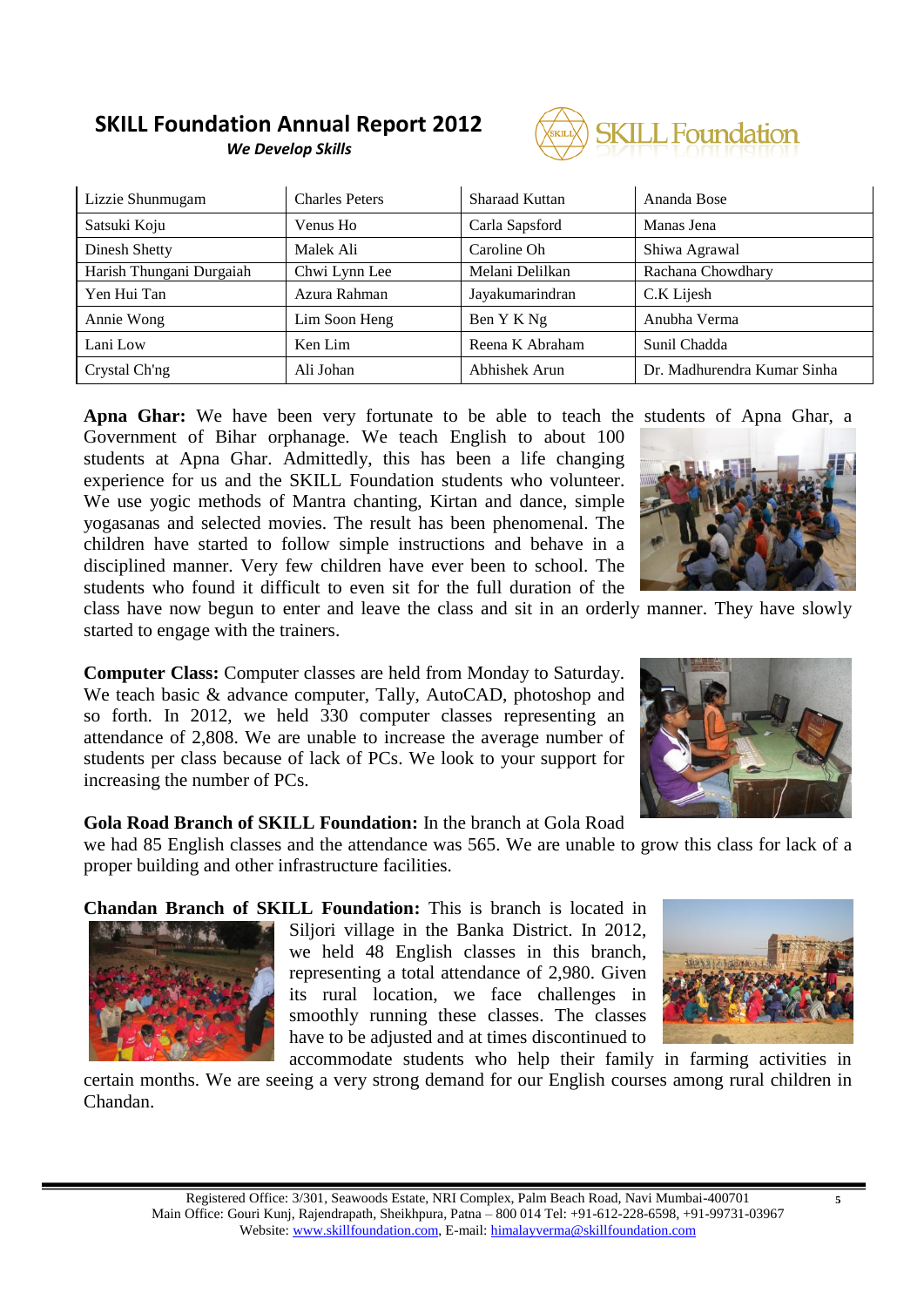*We Develop Skills*



**Annual Function:** The Annual Function is an important part of SKILL Foundation"s curriculum. The function is entirely organized by the students and the preparation work



learn at Skill Foundation.

is an important educational tool for the students. The function is the culmination of months of rigorous practice and preparation. During this period, the students develop numerous skills such as leadership, organization, motivation, working in a group, karma



yoga and public speaking. It is truly a showcase of all that the students

The 6<sup>th</sup> Annual Function of SKILL Foundation was held on Sunday December 2 from 12PM to 4PM. This year, the function was held in the campus. The venue was teeming with guests, parents and students of current and older batches. In addition to the 200 students, over 500 guests including the parents and friends of SKILL Foundation attended the function. The chief guest of the function was Sri Mr. S K Sahay, IRS, Chief Commissioner of Income Tax, Patna.



The event organized and managed by the students was a grand success. The students demonstrated



their English speaking talent through speeches, thoughts, kirtan, and dances. This year, the highlight of the function was the Bhagwat Geeta recital by our students. The Ramayana play in English was enacted very well and everyone noted the improvement in the students" pronunciation.

A number of students demonstrated their skill in English by speaking

confidently before a large audience. The students were awarded certificates for a successful completion of the English & Computer courses. About 20 students were given awards for their special skills. Skill Leopards were given the Quiz Shield for the year 2012. The valedictory address was given by Mr. Prem Verma, Founder Trustee of SKILL Foundation.

**SKILL Foundation Annual Function at Gola Road Branch:** The students of SKILL Foundation at Gola Road celebrated their first Annual



Function on  $6<sup>th</sup>$  July, 2012. The function was a grand success and was attended by a large number of students. Notably, the faculty and the students put up the show on their own. The students demonstrated their English speaking skills through speeches, thoughts, kirtan, dance



and the popular English play Ali Baba and Forty Thieves before a packed audience, which included the parents of the students.

**6**